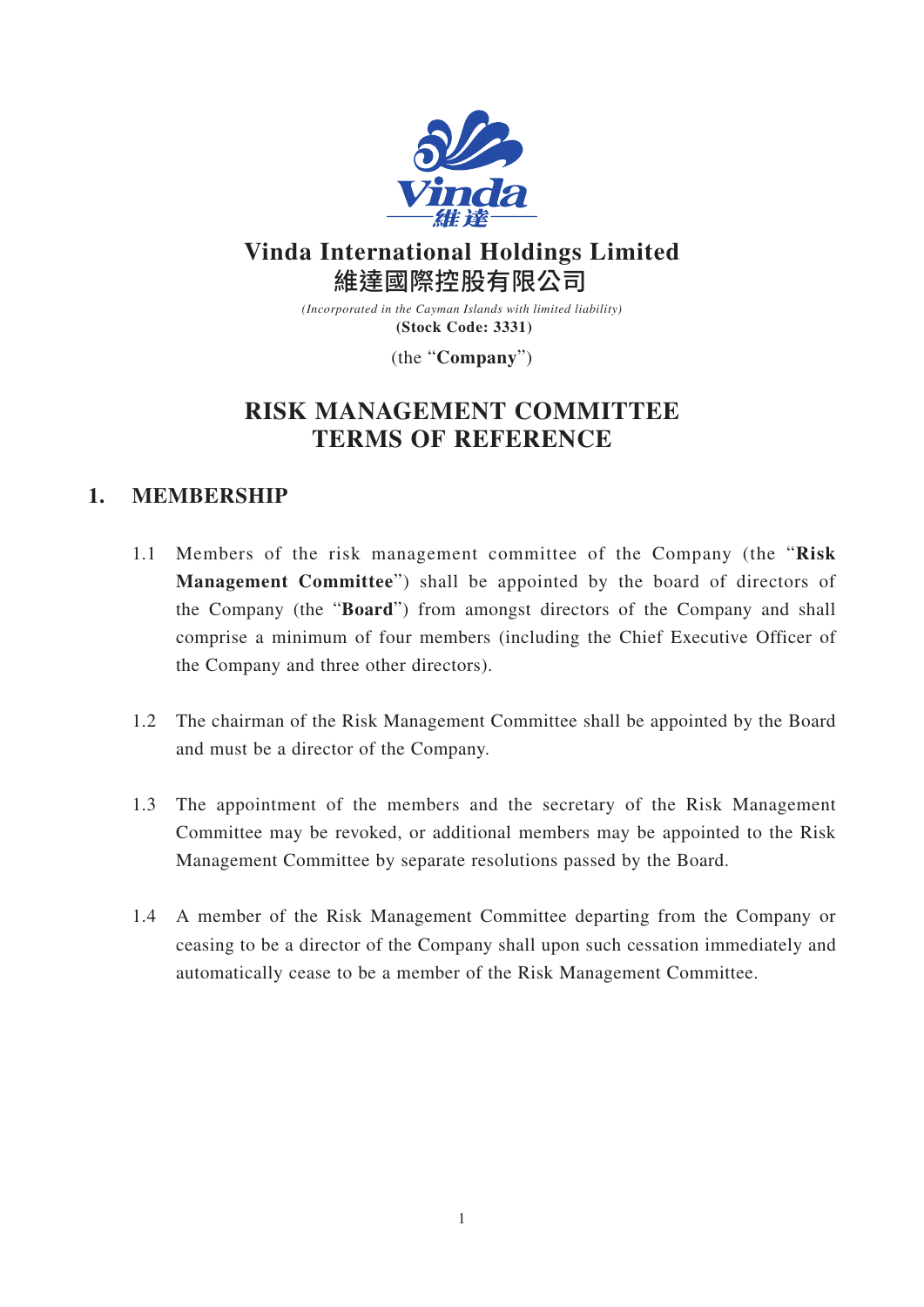#### **2. SECRETARY**

The company secretary of the Company or his/her delegate shall be the secretary of the Risk Management Committee (the "**Secretary**").

#### **3. FREQUENCY OF MEETINGS**

Meetings of the Risk Management Committee shall be held at least once in every year and at any time when necessary or desirable.

#### **4. NOTICE OF MEETINGS**

- 4.1 Unless otherwise agreed by all the Risk Management Committee members, a meeting of the Risk Management Committee shall be called with at least three days' prior notice specifying the date, time and venue/method of the meeting.
- 4.2 A member of the Risk Management Committee may at any time request the Secretary to summon a meeting of the Risk Management Committee. Notice shall be given to each member of the Risk Management Committee orally in person or in writing or by telephone or by facsimile or electronic transmission at the telephone number or facsimile number or address or e-mail address from time to time notified to the Secretary by such member of the Risk Management Committee or by such other means as the members may from time to time determine. Any notice given orally shall be confirmed in writing.
- 4.3 Risk Management Committee meetings shall be convened by the Secretary.
- 4.4 Unless waived by all members of the Risk Management Committee, an agenda of the matters to be discussed shall be sent to each member of the Risk Management Committee at least three days before the date of the meeting. Meeting documents including such meeting agenda shall be sent to the members of the Risk Management Committee and other appropriate attendees at the same time.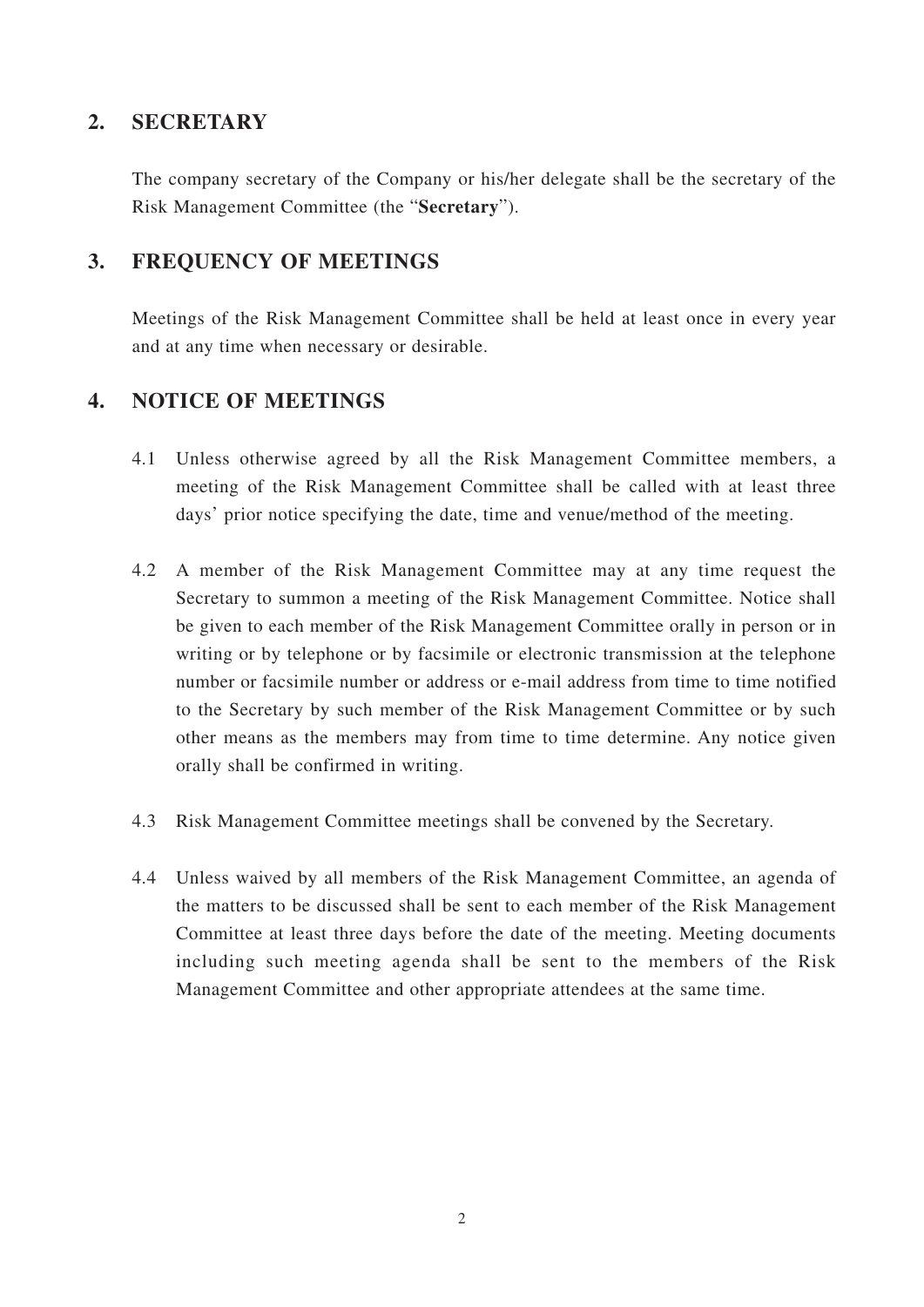#### **5. PROCEEDINGS OF MEETINGS**

- 5.1 The quorum of a Risk Management Committee meeting shall be two members of the Risk Management Committee (one of whom shall be the chairman). Other members of the Board members may be invited to attend any Risk Management Committee meetings, but they shall not be counted in the quorum. A meeting chairman should be elected if the Risk Management Committee chairman cannot attend the meeting.
- 5.2 Members of the Risk Management Committee may participate in a meeting of the Risk Management Committee by means of a conference telephone or other communications equipment through which all persons participating in the meeting can hear each other and participation in a meeting pursuant to this provision shall constitute presence in person at such meeting.
- 5.3 Resolutions proposed at any Risk Management Committee meeting shall be passed by the majority of the members present at the meeting. In the case of an equality of votes, chairman of the Risk Management Committee shall have the casting vote.

#### **6. WRITTEN RESOLUTIONS**

Subject to the Rules Governing the Listing of Securities on The Stock Exchange of Hong Kong Limited as amended from time to time (the "**Listing Rules**") and the articles of association of the Company, resolutions of the Risk Management Committee may be passed by all members of the Risk Management in writing.

#### **7. AUTHORITY**

- 7.1 The Risk Management Committee shall have access to such information and advice, whether from sources within or outside the Company and its subsidiaries (collectively, the "**Group**"), as it deems necessary.
- 7.2 The Risk Management Committee shall have rights to seek such opinions from legal and other professional consultants as it considers necessary.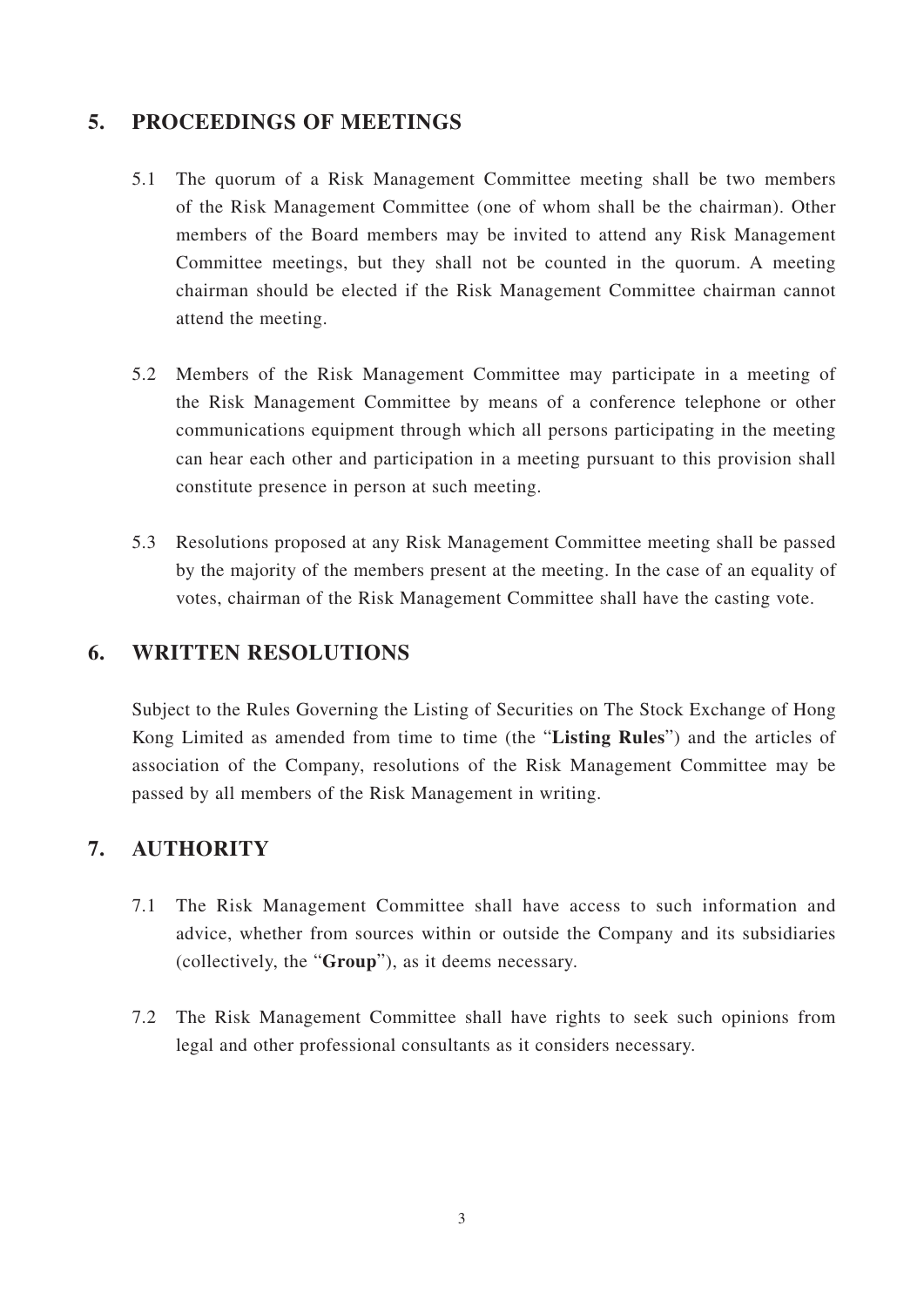#### **8. RESPONSIBILITIES AND DUTIES**

- 8.1 The responsibilities and duties the Risk Management Committee include the following:
	- (a) to develop the Company's risk management strategies and make recommendations to the Board;
	- (b) to review and advise on risk management policies and guidelines and financial policies;
	- (c) to develop risk levels, risk appetite and related resource allocation and make recommendations to the Board;
	- (d) to advise on major decisions affecting the Group's risk profile or exposure and give such directions as it considers appropriate;
	- (e) to advise on major financing proposals and treasury management proposals to Executive Committee of the Company.
	- (f) to review the Group's approach to risk management and approve changes or improvements to key elements of its processes and procedures;
	- (g) to review and report to the Board the identified key risks, risk register and related risk mitigating actions including crisis management;
	- (h) to report to the Board on its decisions or recommendations, unless there are legal or regulatory restrictions on its ability to do so (such as a restriction on disclosure due to regulatory requirements);
	- (i) to provide an update report to the Board no less frequent than annually; and
	- (j) to make available its terms of reference explaining its role and the authority delegated to it by the Board by including them on the website of The Stock Exchange of Hong Kong Limited and the Company's website. The terms of reference of the Risk Management Committee should be provided upon request and the role and function of the Risk Management Committee shall be explained in the corporate governance report of the Company.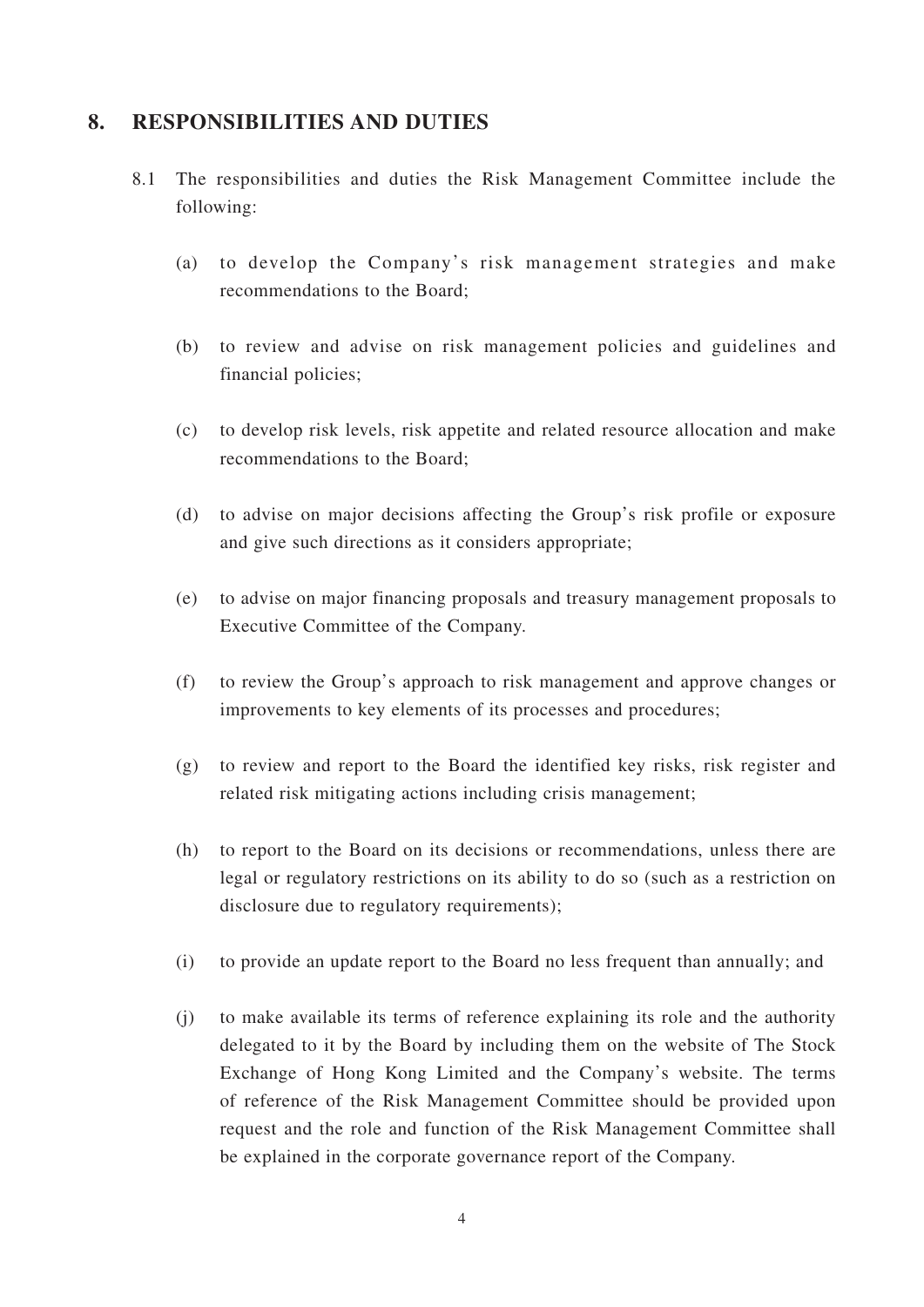8.2 The Risk Management Committee shall be provided with sufficient resources and necessary reports to perform its duties and shall have access, at the Company's expense, to obtain independent advice if necessary.

#### **9. MINUTES OF MEETINGS**

- 9.1 The Secretary shall record all proceedings and resolutions of all meetings of the Risk Management Committee, including the names of those attended and present, prepare and keep minutes recording in sufficient detail the matters considered and decisions reached, including any concerns raised by directors or dissenting views expressed.
- 9.2 The Secretary shall circulate the draft and final versions of minutes of meetings and all written resolutions of the Risk Management Committee to all members of the Risk Management Committee for their comment and records within reasonable time after the meeting or the passing of the written resolutions.

### **10. CONTINUING APPLICATION OF THE ARTICLES OF ASSOCIATION OF THE COMPANY**

The articles of association of the Company regulating the meetings and proceedings of the Directors so far as the same are applicable and not inconsistent with the provisions of these Terms of Reference shall apply to regulate the meetings and proceedings of the Risk Management Committee.

#### **11. POWERS OF THE BOARD**

The Board may, subject to compliance with the articles of association of the Company and the Listing Rules, amend, supplement and revoke these Terms of Reference and/or any resolution passed by the Risk Management Committee provided that no amendments to or revocation of these Terms of Reference and/or any resolution passed by the Risk Management Committee shall invalidate any prior act and resolution of the Risk Management Committee which would have been valid if these Terms of References or resolution had not been amended or revoked.